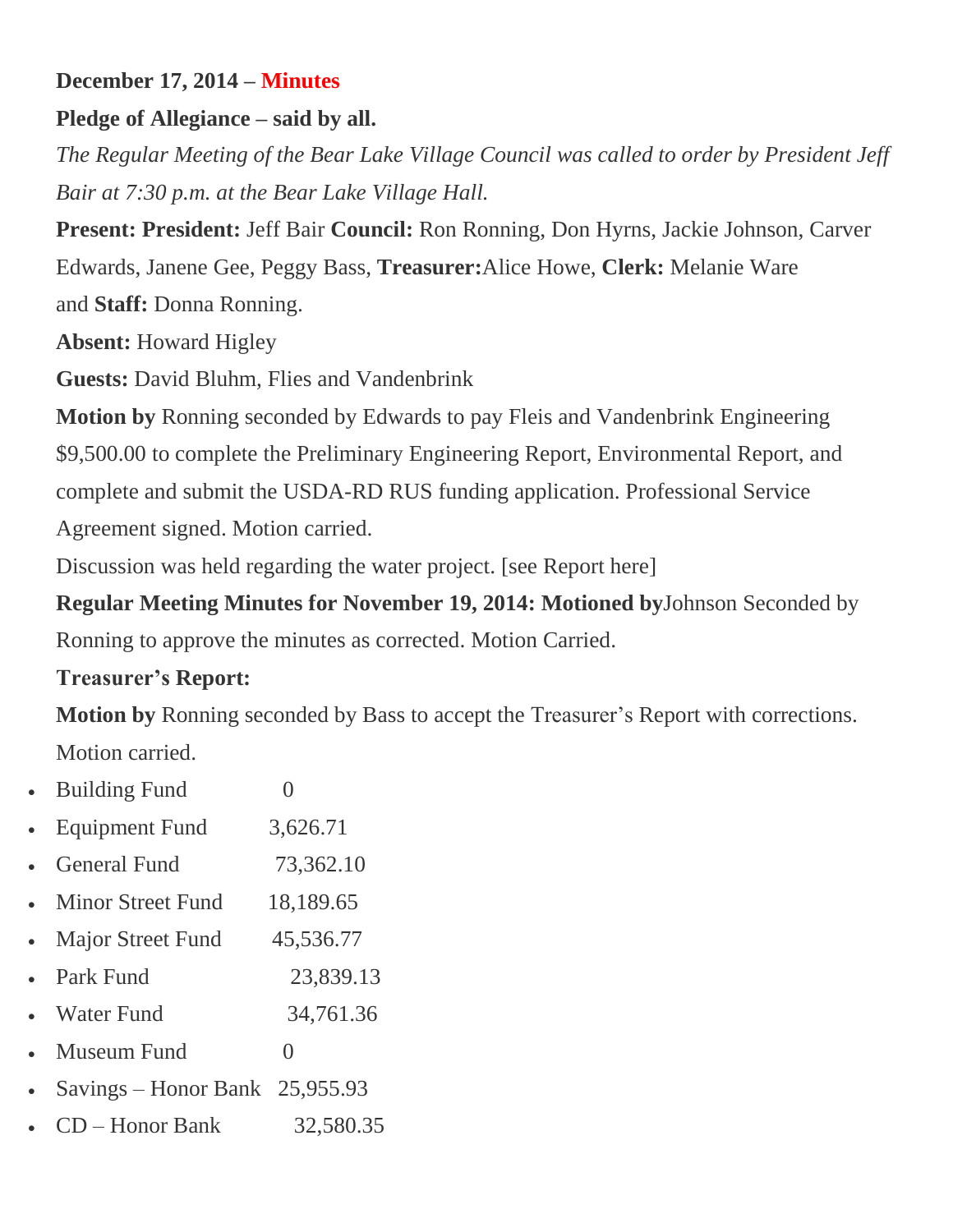MMA 10,020.45

(Formerly Huntington Account)

**Motion by** Hyrns seconded by Edwards to pay bills as presented. Motion carried.

Discussion was held regarding showing what fund the bill will be paid from.

## **New Business:**

**Motion by** Ronning seconded by Johnson to appoint Jeff Bair as The Village of Bear Lake's representative on the Keddie Norconk Library Board. Motion carried.

**Motion by** Bass seconded by Gee approving the 2015 Village of Bear Lake Regular meeting dates.

January 21, 2015, February 18, 2015, March 18, 2015, April 15, 2015, May 20, 2015, June

17, 2015, July 15, 2015, August 19, 2015, September 16, 2015, October 21, 2015,

November 18, 2015, and December 16, 2015. Motion carried.

Reimbursement to the General Fund:

- Major Street:  $11/01/14 11/30/14 = $3,318.28$
- Minor Street:  $11/01/14 11/30/14 = $3,146.12$
- Park Fund:  $11/01/14 11/30/14 = $738.00$
- Water Fund:  $11/01/14 11/30/14 = $180.00$
- Total to be transferred to General Fund  $= $7,382.40$

**Park:** None

**Trees:** None

**Streets:** None

# **Water:**

**Motion by** Ronning seconded by Johnson to hire Mead & Hunt Facility Operations, Inc. to perform the Cross Connection Control Program. Pending approval from Randy Hyrns (Village Attorney). Motion carried.

Discussion: Check water ordinance regarding contracting out our Cross Connection Control Program and also check with the Village Attorney.

**Equipment:** None